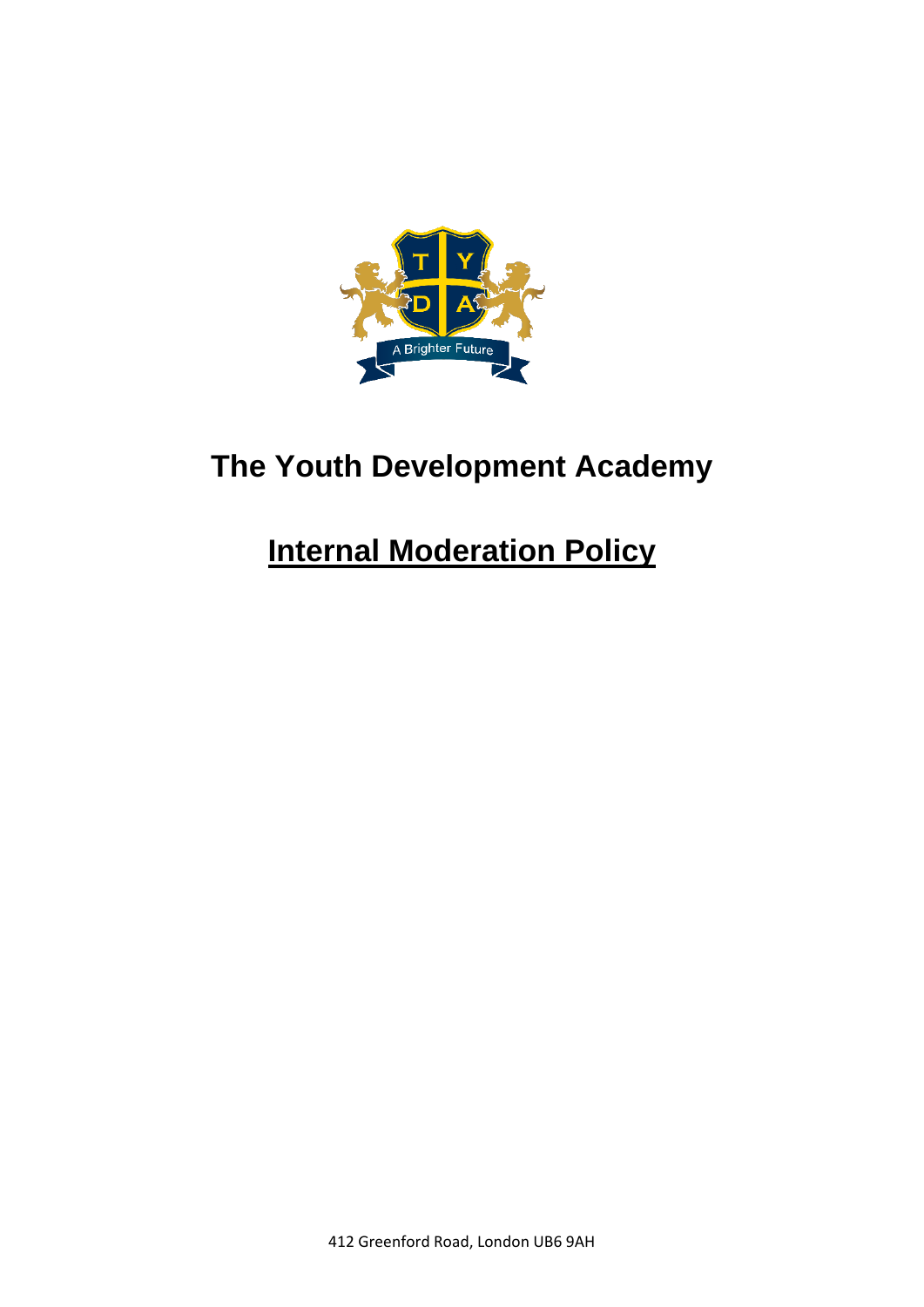# **AIMS**

The Youth Development Academy is committed to ensuring that standards of assessment are consistent, transparent and in line with the requirements of our awarding body. The way students' work is assessed must serve the stated learning objectives of the programmes we offer and facilitate the achievement and wider development of our students. Where appropriate course teams should adhere to other awarding organisation verification and moderation procedures.

# **OBJECTIVES**

The purpose of this policy is:

- a) To assess students' work with integrity by being consistent and transparent in our assessment judgements and processes so that the outcomes are fair, reliable and valid;
- b) To ensure that assessment standards and specifications are implemented fully (both in spirit and in letter), so that no risk is posed to the reputation of the awarding body or the qualifications we offer;
- c) To establish quality control and recording mechanisms for assignments and their assessment through a system of sampling, moderation, internal verification and cross-departmental co-ordination as appropriate to the requirements of the programmes we offer;
- d) To establish quality control and recording mechanisms for assignments and their assessment through a system of sampling, moderation, internal verification and cross-departmental co-ordination as appropriate to the requirements of the programmes we offer.

### **Scope**

The range of the policy covers all courses offered at The Youth Development Academy but may well apply to other assignment-based courses should they become a part of the curriculum in future. This should be read alongside the Academy's Assessment Policy.

#### **Assessment**

Internal Assessment is defined as the process where staff make judgements on assessments produced by students against set criteria for all Higher Education qualifications.

All devised assessment materials must be internally and/or externally verified/moderated before being issued to students. The External Verification process plays a critical role in this process in ensuring that academic standards are maintained.

- a. Completed student assignments will be assessed internally, and be subject to internal verification and external moderation by the awarding body;
- b. Students must be left in no doubt that any grade awarded will be subject to internal and/or external scrutiny (moderation), and that ultimately the final decision rests with the awarding body;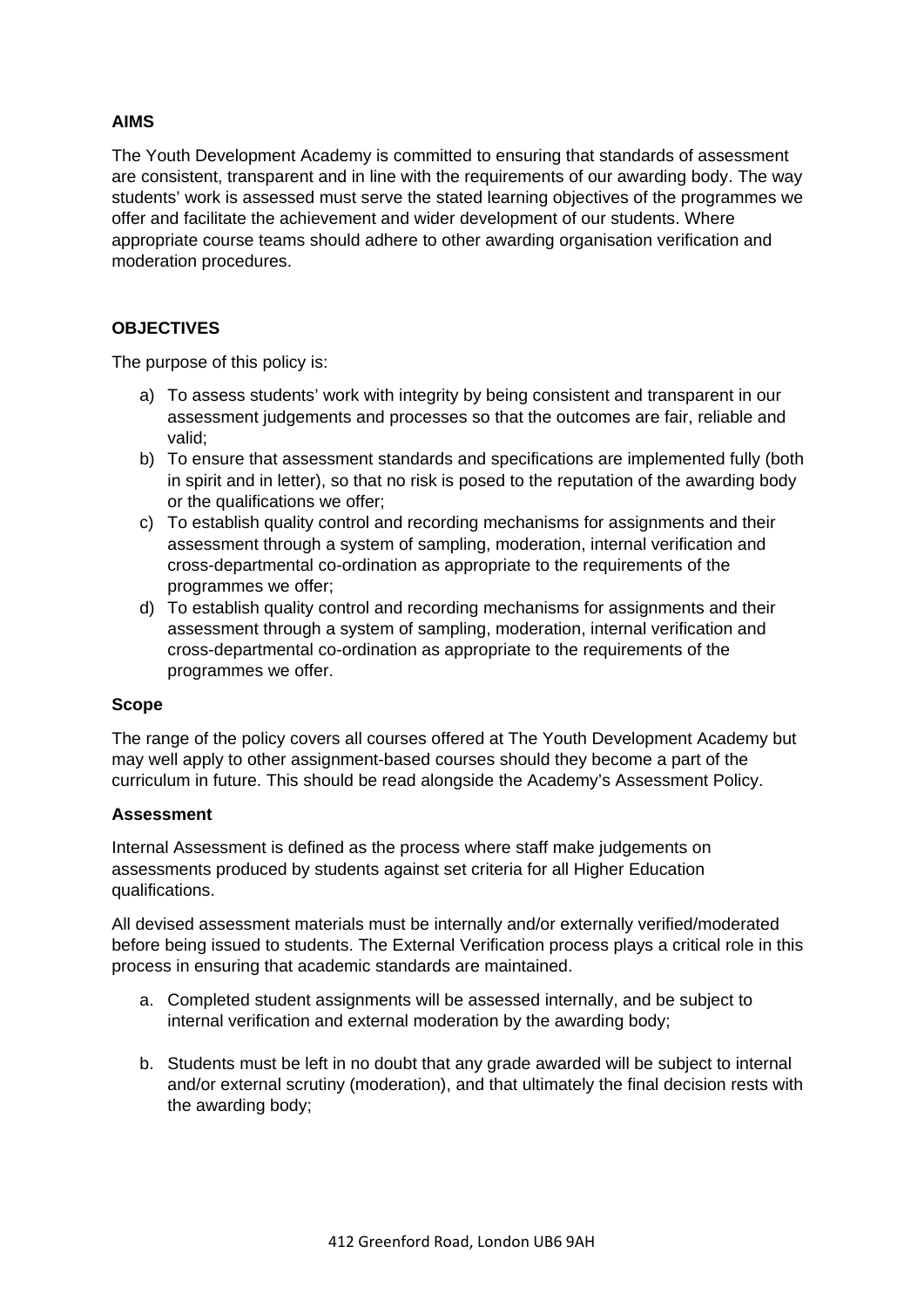- c. The Assessor/Lecturer is responsible for ensuring that assessment processes are consistent and transparent, that evidence is valid, sufficient, authentic and that judgements of evidence are valid and reliable;
- d. Students will be given an interim deadline for each assignment. Following feedback a new deadline may be set after which the work is assessed and the outcome entered on the student study sheet. The assessment decisions are then internally verified according to the procedure outlined below. There is a further opportunity to improve assignments before the final deadline;
- e. All coursework must be handed in by the stated date. If work is handed in late, a decision about whether it should be marked will be taken by the Course Team in accordance with the policy on coursework.

### **Role of the Lecturer/Assessor**

The role of the Lecturer/Assessor is to:

- A. Set tasks which allow students to demonstrate what they know, understand and can do so that they have opportunities to achieve the highest possible grades on their particular course;
- B. Ensure that learners are clear about the criteria they are expected to meet in their assignments and that they are fully briefed on the skills which need to be demonstrated in the coursework / portfolio components of a subject;
- C. Encourage students by giving detailed feedback and guidance on how to improve work;
- D. Set interim deadlines for coursework and advise students on the appropriate amount of time to spend on the work, ensuring it is commensurate with the credit available;
- E. Mark and return drafts within two weeks of submission;
- F. Adhere to the Awarding Body's specification in the assessment of student assignments:
- G. Record outcomes of assessment using appropriate documentation. Outcomes will be held secure for three years, measured from the point of certification. Associated Internal Verifier records should also be kept, to support and verify the decisions that were made for the cohort;
- H. Ensure each candidate signs to confirm that the work is their own and that it is endorsed by the teacher after marking the work. A completed original document must be securely attached to the work of each candidate and to that of each sample request.
- I. Provide accurate records of internally assessed coursework marks to the Examinations Office in a timely manner via the VLE or e-mail for transfer to the awarding body.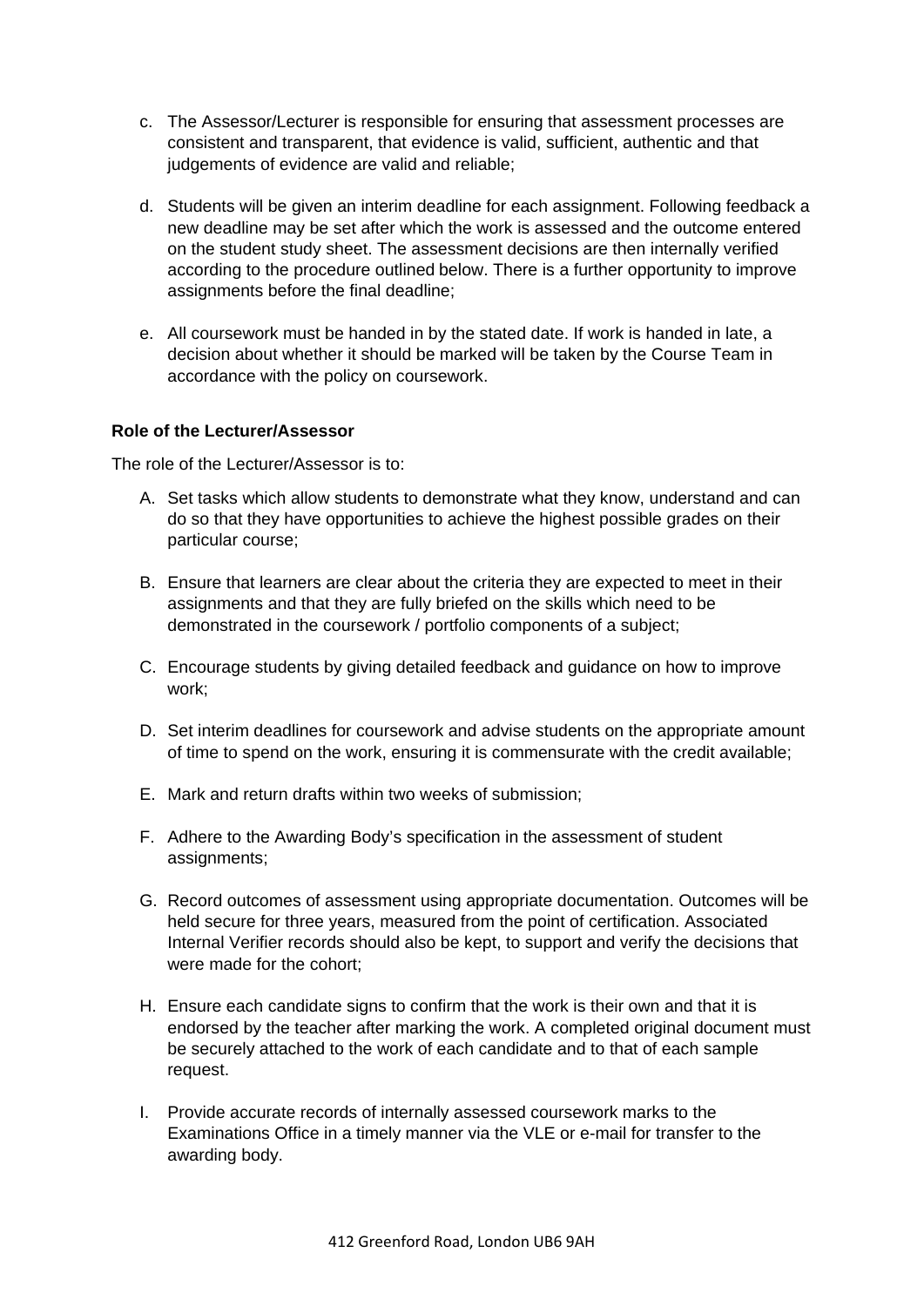### **Internal Verification:**

- 1. The Internal Verifier is at the heart of the quality assurance process. The Internal Verification role is to ensure that internally assessed work consistently meets standards verification;
- 2. Each course will have an identified Internal Verifier (IV). The IV must not internally moderate their own work/units;
- 3. Internal Verifiers will have the knowledge and qualifications relevant to the qualification(s) and other competence-based award(s) for which they are responsible to enable accurate judgement to be made regarding candidate performance in relation to competence criteria;
- 4. Provision should be made for opportunities to share 'best practice' and areas of concern between Course Teams. Typically, this will be achieved through an annual meeting of Internal Verifiers at which standards and processes are discussed to maximise consistency between courses;
- 5. The role of the Internal Verifier/ Moderator:

### **The Internal Verifier should:**

- Not verify their own work or assignments.
- Plan with the course team an annual internal verification schedule linked to assessment plan.
- Ensure that all assignment briefs are verified as fit for purpose prior to their being circulated to students. The assignment briefs should enable students to meet the unit grading criteria.
- Make recommendations to the assessor on how to improve the quality of the brief if necessary.
- Consider the assessment decisions of all units and all assessors to judge whether the assessor has assessed accurately against the unit grading criteria.
- When sampling, the experience of the assessor should be taken into account when selecting the sample size.
- Ensure the sample size is sufficient to assure the accuracy of the assessment decisions for the whole group.
- Consider alternative methods of moderation/verification as required for nonwritten assessments (e.g. assessments of performance, oral presentations, and work placements). In most cases, the documentary record of the assessor(s) will provide the basis for verification.
- If a concern is raised the IV should discuss this with the assessor prior to the final confirmation of the marks for all the students taking the assignment. As a result of the IV process it may be necessary for the assessor(s) to reconsider the marks awarded for the entire cohort of students and, as a consequence, to make changes either to all marks or to some marks.
- Maintain secure records of all work sampled as part of their verification process using a standard template.
- Where re-sampling is necessary the work should be verified again and signatures obtained.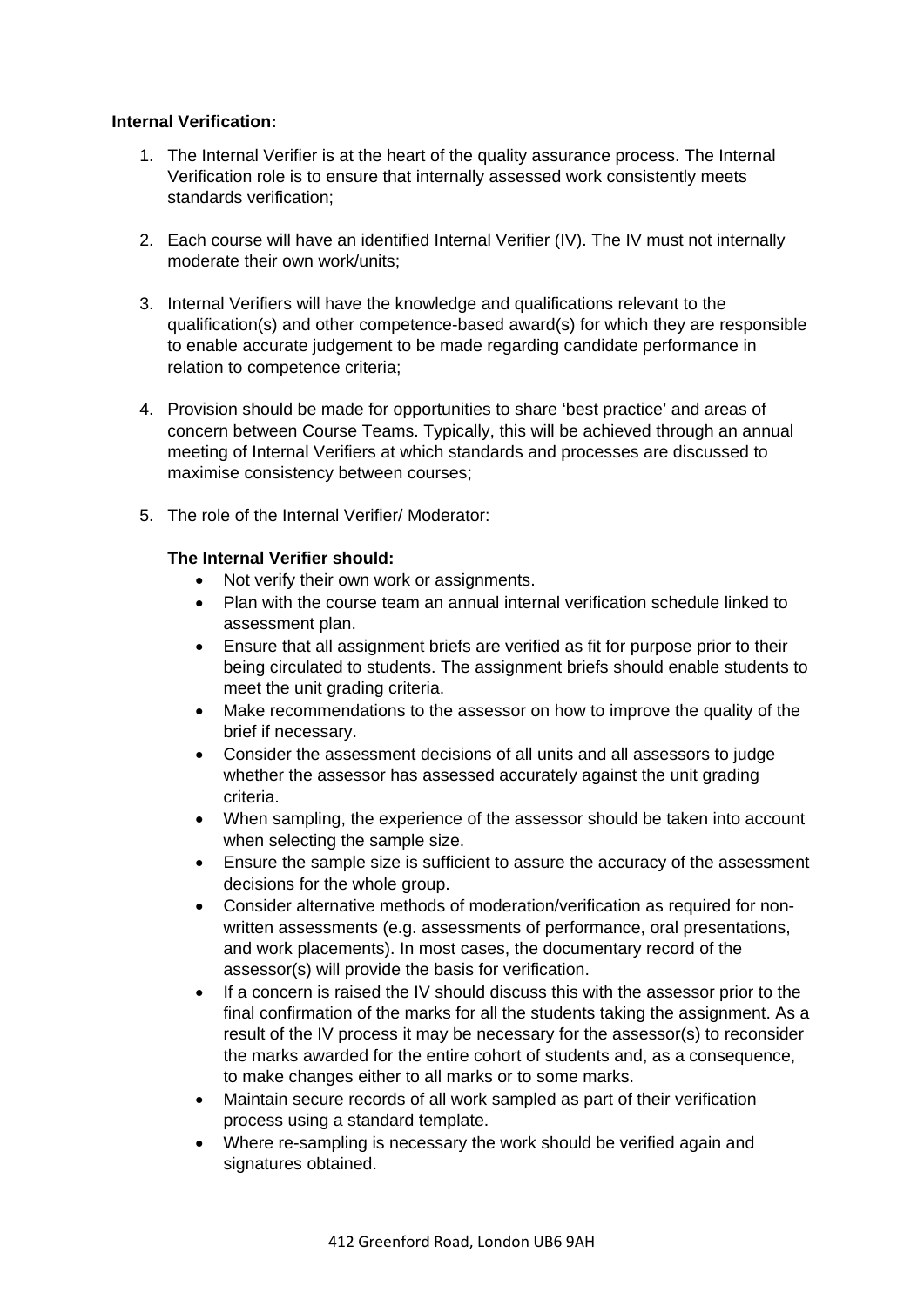- Make all IV evidence available to the Lead Internal Verifier/Standards Verifier/External Examiner as appropriate
- 6. The role of the Lead Internal Verifier (where applicable) for all Higher Education and Further Education programmes:
- A Lead Internal Verifier (LIV) is the person designated by a centre to act as the point of sign-off for the assessment and internal verification of programmes in a Principal Subject Area (PSA).

The Lead IV should be:

- Someone with the authority to oversee assessment outcomes.
- Directly involved in the assessment and delivery of a programme, so that they understand the units.
- Able to coordinate across assessors and other internal verifiers for a Principal Subject Area (PSA).
- Someone who ensures that there is an assessment and verification plan for the programmes which is fit for purpose and meets Awarding Body requirements.
- Someone who signs off the plan and checks that it is being followed at suitable points.
- Someone who undertakes some internal verification and as good practice it is suggested that they sample work across campus to gain an awareness and manage the possibility of any potential risks across the team.
- Someone who will ensure that records of assessment and samples of learner work are being retained for use with Standards Verification (SV) if necessary. Plan to set aside examples of work that has been verified to different levels and grades
- Someone who will liaise with the Standards Verifier to ensure that appropriate sampling takes place, if and when sampling is required
- Each year a sample of programmes will be monitored through Standards Verification to ensure that the standards are being maintained and that the accreditation of the Lead IV can continue. Centres and programmes will be chosen for this using a riskbased approach. Some of the risk criteria that will be used to establish which Principal Subject Areas and centres are chosen, include:
- new programmes being approved within a Principal Subject Area (PSA)
- a significant rise in registration on a given Principal Subject Area in the previous year.
- where specific issues have been identified through the Awarding Body e.g. Quality Review and Development Process.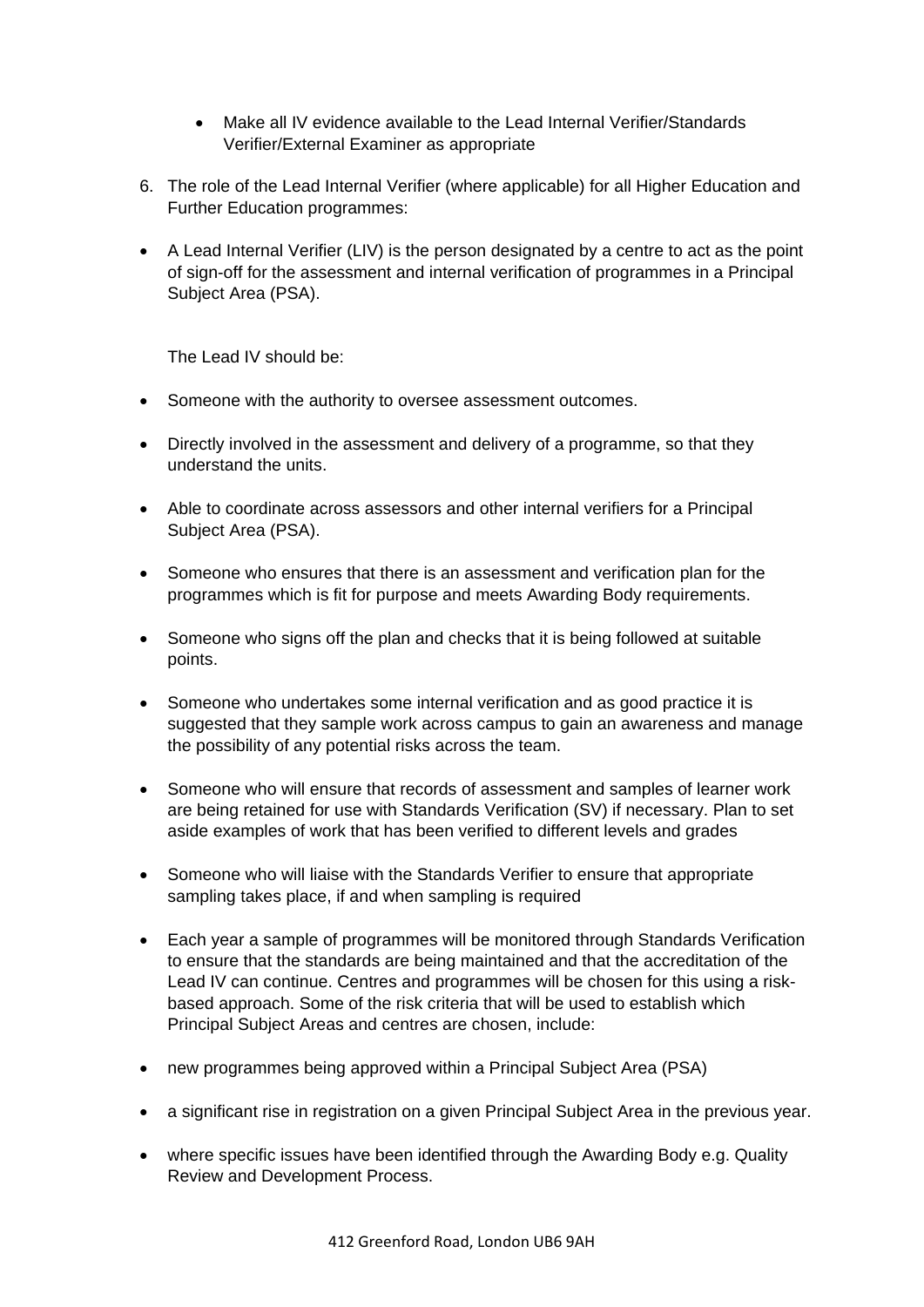## **Investigating Student Misconduct**

There will be an investigation if student misconduct is suspected which may lead to disciplinary action.

- a) Students who attempt to gain an award by deceitful means will automatically have their result(s) suspended (held) pending a thorough investigation by a member of the Course Committee. The student will be informed at the earliest opportunity of the nature of the alleged malpractice and of the possible consequences.
- b) The outcome of the investigation will determine the appropriate course of action to be taken by the Academy. Malpractice is a breach of Academy's rules and may invoke the Student Disciplinary Policy and Procedure. Any case where student malpractice is found to be substantiated will be reported to the awarding body.
- c) If no evidence is found that the student cheated, then the benefit of the doubt should be given to the student and the grade achieved should be awarded.

### **Appeals Procedure –** see Academy's Appeals Procedure.

#### **Grounds for Appeal:**

A student would only have grounds for appeal against an academic assessment decision if procedures have not been followed or new extenuating circumstances have arisen after an Exam Board.

- a. The work is not assessed according to the set criteria or the criteria are ambiguous (procedural);
- b. The conduct of the assessment did not conform to the published requirements of the Awarding Body (procedural);
- c. Valid, agreed, extenuating circumstances were not taken into account at the time of assessment, which the Academy was aware of prior to the submission deadline (extenuating circumstances).
- d. Agreed deadlines were not observed by staff (procedural).
- e. The decision to reject coursework on the grounds of malpractice (procedural).

### **Formal Appeals Procedure**

a) If, after informal discussion with the Internal Verifier, the candidate wishes to make a formal appeal, the candidate should follow the Academy's Appeals procedure.

#### **Staff Malpractice**

The following are examples of malpractice by Academy staff. This list is not exhaustive:

- a. Failure to keep any awarding body mark schemes secure;
- b. Alteration of awarding body assessment and grading criteria;
- c. Assisting students in the production of work for assessment, where the support has the potential to influence the outcomes of assessment, for example where the assistance involves Academy staff producing work for the student;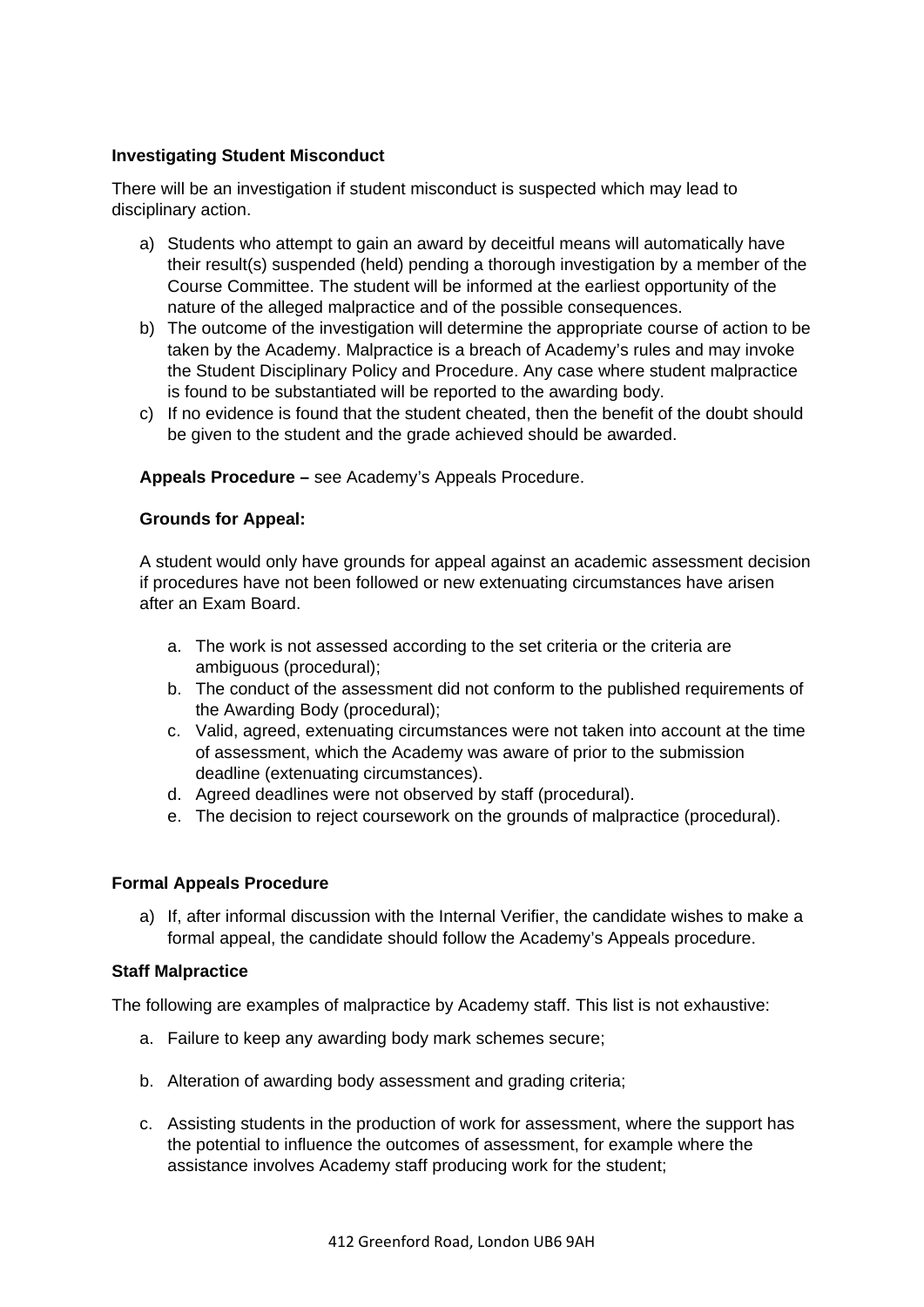- d. Producing falsified witness statements, for example for evidence the student has not generated;
- e. Allowing evidence, which is known by the staff member not to be the student's own, to be included in a student's assignment/task/portfolio/ coursework;
- f. Facilitating and allowing impersonation;
- g. Misusing the conditions for special student requirements;
- h. Failing to keep student computer files secure;
- i. Falsifying records/certificates, for example by alteration, substitution, or by fraud
- j. Fraudulent certificate claims, that is claiming for a certificate prior to the student completing all the requirements of assessment;

# **Responsibility**

It is the responsibility of Lecturers to:

- a. Provide assessment processes that are fair and meet the requirements of students and of the qualification;
- b. Provide students with a schedule of assessment;
- c. Provide accurate, timely and informative assessment feedback to inform Students of their individual progress and tell them what they need to do to improve;
- d. Record assessment decisions regularly, accurately and systematically, using agreed documentation;
- e. Comply with the Academy and Awarding Body guidelines regarding work that is submitted after the submission date and work that is re-submitted following a referral decision;
- f. Familiarise themselves and learners with the Academy Assessment Appeals procedure(s);
- g. Be aware of and keep up-to-date with Awarding Body guidance in respect of assessment, standardisation, moderation and verification;
- h. Ensure that the quality of assessment is assured by carrying out internal standardisation, moderation or verification as required by the Academy and Awarding Body;
- i. Record internal standardisation, moderation and verification decision accurately and systematically using agreed documentation;
- j. Provide special arrangements for learners with learning difficulties and or disabilities according to the regulations of the awarding body.

### **Internal Verifiers are responsible for:**

- a. Verifying assignment briefs prior to distribution to students;
- b. Verifying a sample of assessment decisions;
- c. Developing the skills of Lecturer assessors, especially those new to assessment;